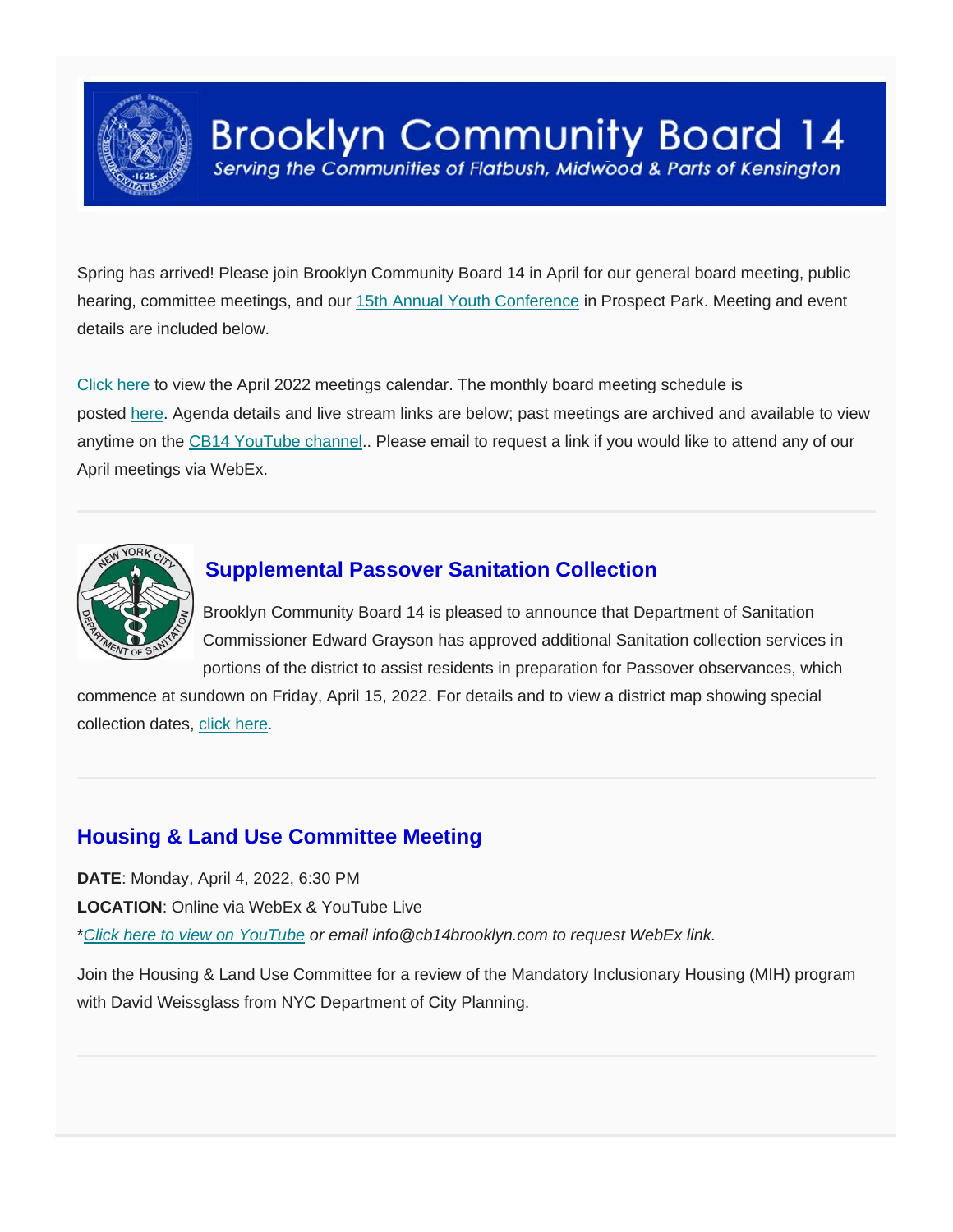#### **Public Hearing**

**DATE**: Monday, April 4, 2022, 7:00 PM **LOCATION**: Online via WebEx & YouTube Live \**[Click here to view on YouTube](https://youtu.be/MENZuRh33PA) or email info@cb14brooklyn.com to request WebEx link.*

The applicant has filed an application seeking the Mandatory Inclusionary Housing (MIH) option for compliance with Affordable Housing Requirements (ZR 23-154 (d)(3)(i-iv)) to facilitate the development of a 13-story mixed-use 171 dwelling unit building with 42 Mandatory Inclusionary Housing units and 129 market rate units at 1640 Flatbush Avenue, between East 32nd Street and Aurelia Court (Block 7577, Lot 60). The applicant's representative is Kenneth Lowenstein, Partner, Holland & Knight LLP, 212-513-3438

#### **Transportation Committee Meeting**

**DATE**: Wednesday, April 6, 2022, 6:30 PM **LOCATION**: Online via WebEx & YouTube Live \**[Click here to view on YouTube](https://youtu.be/AxmiBW1qdUA) or email info@cb14brooklyn.com to request WebEx link.*

Join the CB14 Transportation Committee for presentations from [Transportation Alternatives](https://www.transalt.org/) and the [New York](https://www.nymtc.org/)  [Metropolitan Transportation Council.](https://www.nymtc.org/)

### **CB14 April 2022 Board Meeting**

**DATE**: Monday, April 11, 2022, 7:00 PM **LOCATION**: Online via WebEx & YouTube Live \**[Click here to view on YouTube](https://youtu.be/4gyEwQiVaOw) or email info@cb14brooklyn.com to request link.*

Join CB14 online for the April 2022 monthly board meeting beginning at 7 PM. [Click here](https://www.cb14brooklyn.com/april-board-meeting/) to view the board meeting agenda.

**[Click here to sign up](https://docs.google.com/forms/d/e/1FAIpQLSdn19tUWU8R5ITee17eTNtcid9T6PKl_G52Pt6Kq3av0KDPOA/viewform) to make an announcement of civic interest during the public session** at the end of the board meeting. Public speakers receive up to three minutes for announcements; speaking requests must be received by 5 PM on Monday, April 11, 2022.